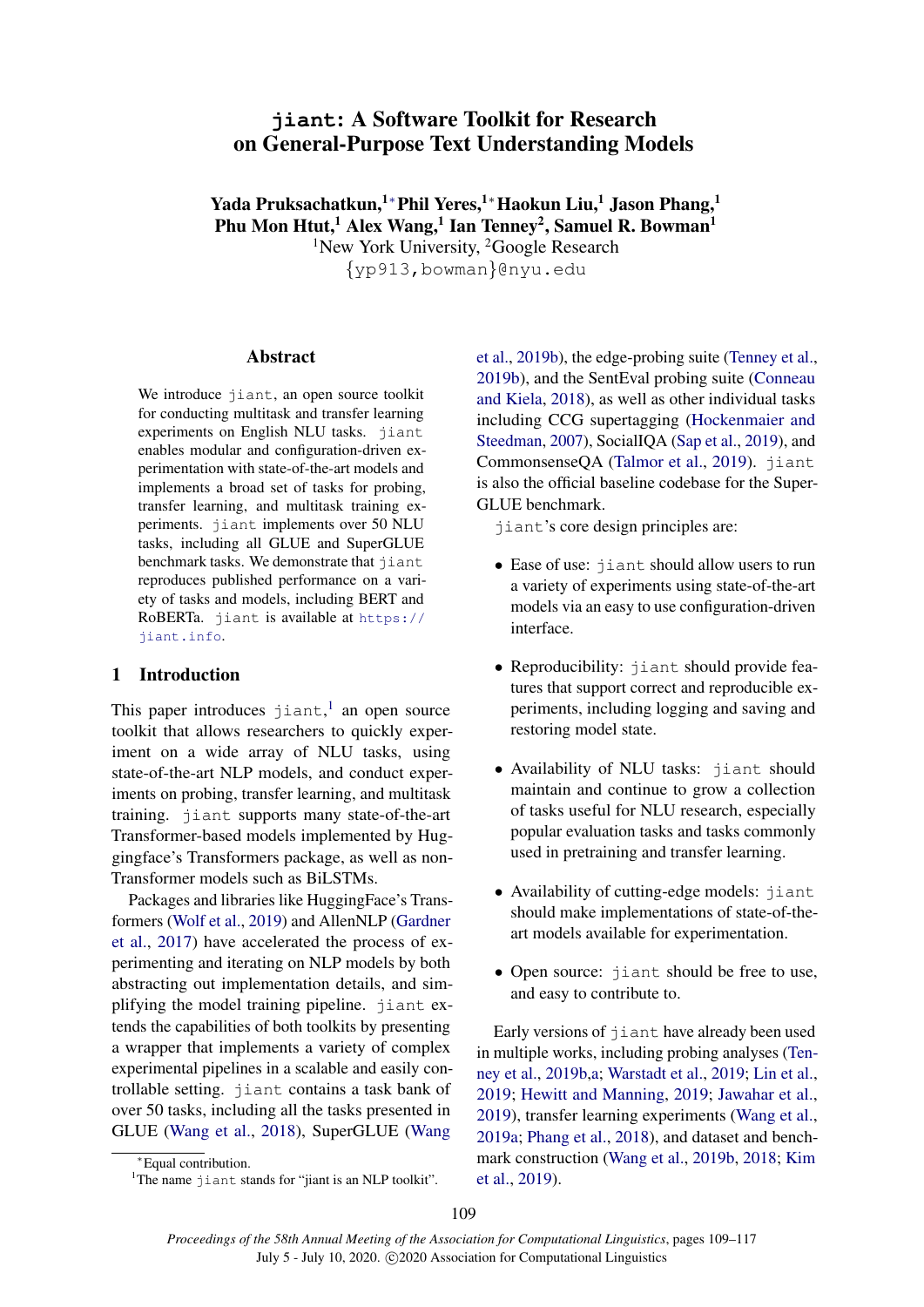

Figure 1: Multi-phase jiant experiment configuration used by [Wang et al.](#page-7-8) [\(2019a\)](#page-7-8): a BERT sentence encoder is trained with an intermediate task model during jiant's intermediate training phase, and fine-tuned with various target task models in jiant's target training phase.

# 2 Background

Transfer learning is an area of research that uses knowledge from pretrained models to transfer to new tasks. In recent years, Transformer-based models like BERT [\(Devlin et al.,](#page-5-1) [2019\)](#page-5-1) and T5 [\(Raffel](#page-7-9) [et al.,](#page-7-9) [2019\)](#page-7-9) have yielded state-of-the-art results on the lion's share of benchmark tasks for language understanding through pretraining and transfer, often paired with some form of multitask learning.

jiant enables a variety of complex training pipelines through simple configuration changes, including multi-task training [\(Caruana,](#page-5-2) [1993;](#page-5-2) [Liu](#page-6-7) [et al.,](#page-6-7) [2019a\)](#page-6-7) and pretraining, as well as the sequential fine-tuning approach from STILTs [\(Phang](#page-6-5) [et al.,](#page-6-5) [2018\)](#page-6-5). In STILTs, intermediate task training takes a pretrained model like ELMo or BERT, and applies supplementary training on a set of intermediate tasks, before finally performing single-task training on additional downstream tasks.

# 3 **jiant** System Overview

# 3.1 Requirements and Deployment

jiant can be cloned and installed from GitHub: <https://github.com/nyu-mll/jiant>. jiant v1.3.0 requires Python 3.5 or later, and jiant's core dependencies are PyTorch [\(Paszke et al.,](#page-6-8) [2019\)](#page-6-8), AllenNLP [\(Gardner et al.,](#page-6-0) [2017\)](#page-6-0), and HuggingFace's Transformers [\(Wolf et al.,](#page-7-0) [2019\)](#page-7-0). jiant is released under the MIT License [\(Open](#page-6-9) [Source Initiative,](#page-6-9) [2020\)](#page-6-9). jiant runs on consumergrade hardware or in cluster environments with or without CUDA GPUs. The jiant repository also contains documentation and configuration files demonstrating how to deploy jiant in Kubernetes clusters on Google Kubernetes Engine.

#### 3.2 **jiant** Components

- Tasks: Tasks have references to task data, methods for processing data, references to classifier heads, and methods for calculating performance metrics, and making predictions.
- Sentence Encoder: Sentence encoders map from the indexed examples to a sentence-level representation. Sentence encoders can include an input module (e.g., Transformer models, ELMo, or word embeddings), followed by an optional second layer of encoding (usually a BiLSTM). Examples of possible sentence encoder configurations include BERT, ELMo followed by a BiLSTM, BERT with a variety of pooling and aggregation methods, or a bag of words model.
- Task-Specific Output Heads: Task-specific output modules map representations from sentence encoders to outputs specific to a task, e.g. entailment/neutral/contradiction for NLI tasks, or tags for part-of-speech tagging. They also include logic for computing the corresponding loss for training (e.g. cross-entropy).
- Trainer: Trainers manage the control flow for the training and validation loop for experiments. They sample batches from one or more tasks, perform forward and backward passes, calculate training metrics, evaluate on a validation set, and save checkpoints. Users can specify experiment-specific parameters such as learning rate, batch size, and more.
- Config: Config files or flags are defined in HOCON<sup>[2](#page-1-0)</sup> format. Configs specify parameters for jiant experiments including choices of tasks, sentence encoder, and training routine.<sup>[3](#page-1-1)</sup>

Configs are jiant's primary user interface. Tasks and modeling components are designed to be modular, while jiant's pipeline is a monolithic, configuration-driven design intended to facilitate a number of common workflows outlined in [3.3.](#page-1-2)

#### <span id="page-1-2"></span>3.3 **jiant** Pipeline Overview

jiant's core pipeline consists of the five stages described below and illustrated in Figure [2:](#page-2-0)

<span id="page-1-0"></span><sup>&</sup>lt;sup>2</sup>Human-Optimized Config Object Notation [\(lightbend,](#page-6-10) [2011\)](#page-6-10). jiant uses HOCON's logic to consolidate multiple config files and command-line overrides into a single run config.

<span id="page-1-1"></span> $3$ jiant configs support multi-phase training routines as described in section [3.3](#page-1-2) and illustrated in Figure [2.](#page-2-0)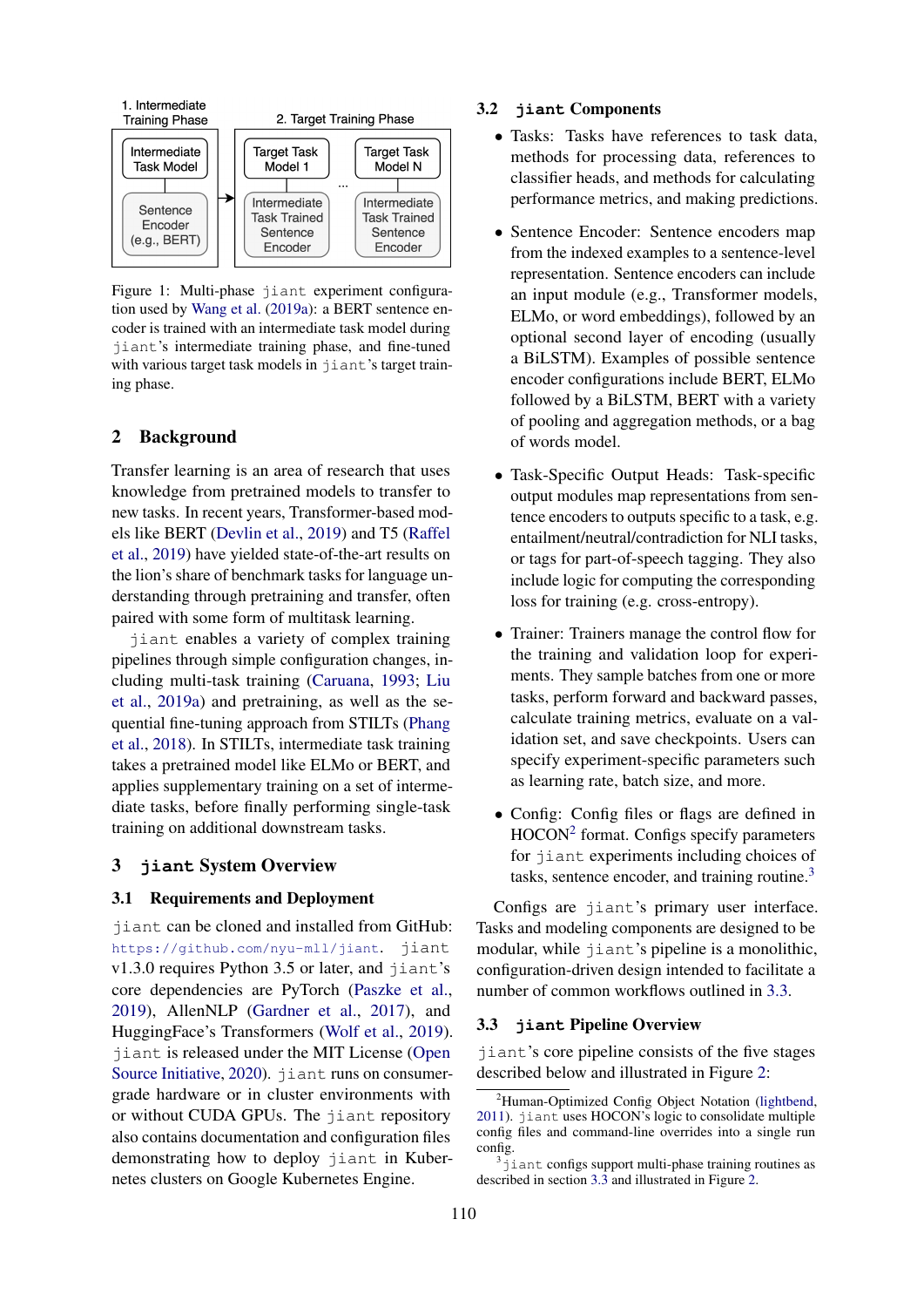<span id="page-2-0"></span>



Figure 2: jiant pipeline stages using RoBERTa as the sentence encoder, ReCoRD and MNLI tasks as intermediate tasks, and MNLI and BoolQ as tasks for target training and evaluation. The diagram highlights that during target training and evaluation phases, copies are made of the sentence encoder model, and fine tuning and evaluation for each task are conducted on separate copies.

- 1. A config or multiple configs defining an experiment are interpreted. Users can choose and configure models, tasks, and stages of training and evaluation.
- 2. The tasks and sentence encoder are prepared:
	- (a) The task data is loaded, tokenized, and indexed, and the preprocessed task objects are serialized and cached. In this process, AllenNLP is used to create the vocabulary and index the tokenized data.
	- (b) The sentence encoder is constructed and (optionally) pretrained weights are loaded.<sup>[4](#page-2-1)</sup>
	- (c) The task-specific output heads are created for each task, and task heads are attached to a common sentence encoder. Optionally, different tasks can share the same output head, as in [Liu et al.](#page-6-7) [\(2019a\)](#page-6-7).
- 3. Optionally, in the intermediate phase the trainer samples batches randomly from one or more tasks,<sup>[5](#page-2-2)</sup> and trains the shared model.
- 4. Optionally, in the target training phase, a copy of the model is configured and trained or finetuned for each target task separately.
- 5. Optionally, the model is evaluated on the validation and/or test sets of the target tasks.

#### 3.4 Task and Model resources in **jiant**

jiant supports over 50 tasks. Task types include classification, regression, sequence generation, tagging, masked language modeling, and span prediction. jiant focuses on NLU tasks like MNLI [\(Williams et al.,](#page-7-10) [2018\)](#page-7-10), CommonsenseQA [\(Tal](#page-7-5)[mor et al.,](#page-7-5) [2019\)](#page-7-5), the Winograd Schema Challenge [\(Levesque et al.,](#page-6-11) [2012\)](#page-6-11), and SQuAD [\(Rajpurkar](#page-7-11) [et al.,](#page-7-11) [2016\)](#page-7-11). A full inventory of tasks and task variants is available in the [jiant/tasks](https://github.com/nyu-mll/jiant/tree/master/jiant/tasks) module.

jiant provides support for cutting-edge sentence encoder models, including support for Huggingface's Transformers. Supported models include: ELMo [\(Peters et al.,](#page-6-12) [2018\)](#page-6-12), GPT [\(Radford,](#page-6-13) [2018\)](#page-6-13), BERT [\(Devlin et al.,](#page-5-1) [2019\)](#page-5-1), XLM [\(Con](#page-5-3)[neau and Lample,](#page-5-3) [2019\)](#page-5-3), GPT-2 [\(Radford et al.,](#page-7-12) [2019\)](#page-7-12), XLNet [\(Yang et al.,](#page-7-13) [2019\)](#page-7-13), RoBERTa [\(Liu](#page-6-14) [et al.,](#page-6-14) [2019b\)](#page-6-14), and ALBERT [\(Lan et al.,](#page-6-15) [2019\)](#page-6-15). jiant also supports the from-scratch training of (bidirectional) LSTMs [\(Hochreiter and Schmidhu](#page-6-16)[ber,](#page-6-16) [1997\)](#page-6-16) and deep bag of words models [\(Iyyer](#page-6-17) [et al.,](#page-6-17) [2015\)](#page-6-17), as well as syntax-aware models such

<span id="page-2-1"></span><sup>4</sup> The sentence encoder's weights can optionally be left frozen, or be included in the training procedure.

<span id="page-2-2"></span><sup>5</sup> Tasks can be sampled using a variety of sample weighting methods, e.g., uniform or proportional to the tasks' number of training batches or examples.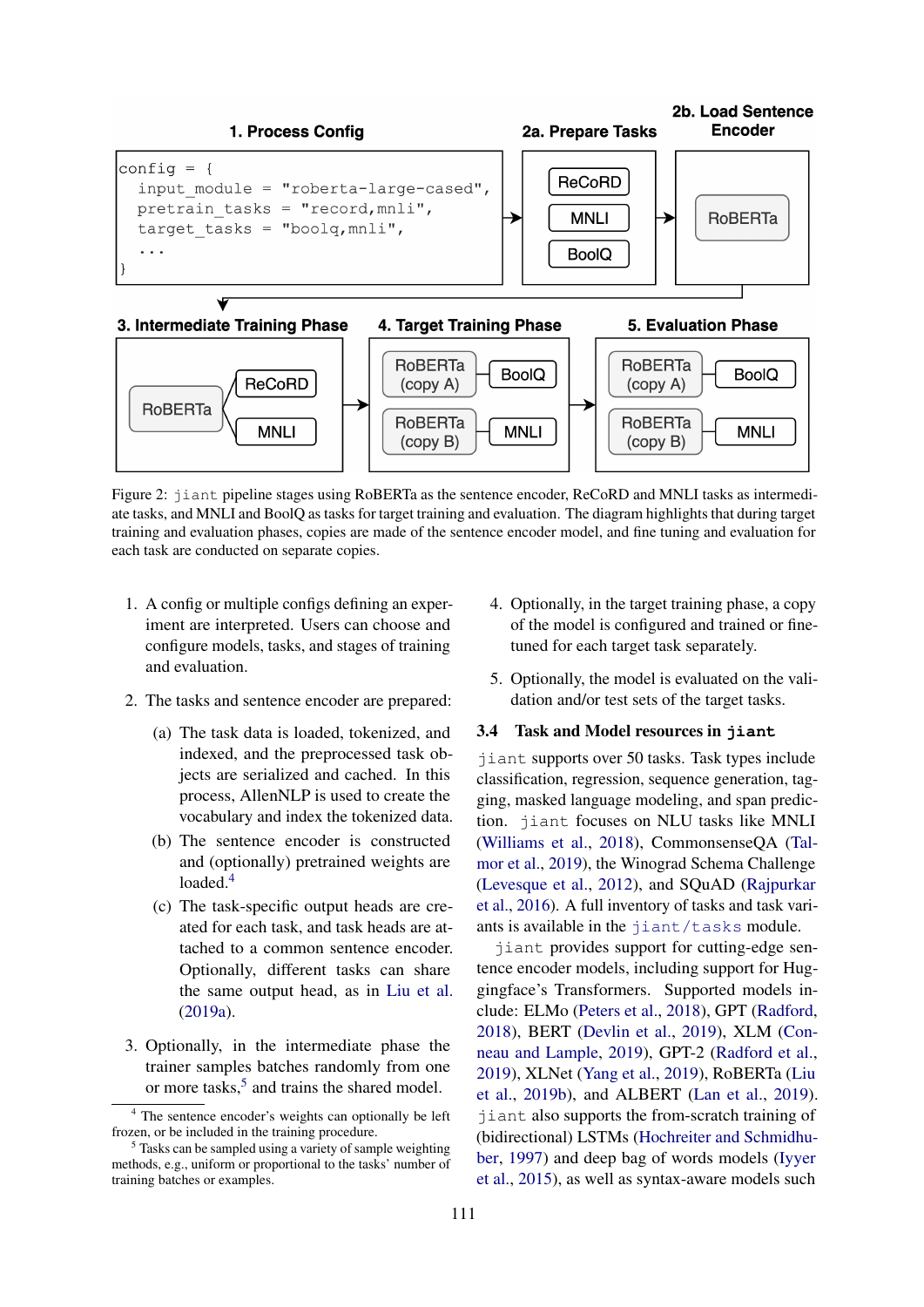```
// Config for BERT experiments.
// Get default configs from a file:
include "defaults.conf"
exp_name = "bert-large-cased"
// Data and preprocessing settings
max seq len = 256// Model settings
input_module = "bert-large-cased"
transformers_output_mode = "top"
s2s = fattention = none
}
sent_enc = "none"
sep_embs_for_skip = 1
classifier = log_reg
// fine-tune entire BERT model
transfer_paradigm = finetune
// Training settings
\sigmadropout = 0.1optimizer = bert_adam
batch_size = 4
max_epochs = 10
lr = .00001
min lr = .0000001lr_patience = 4
patience = 20
max vals = 10000
// Phase configuration
do_pretrain = 1
do_target_task_training = 1
do_full_eval = 1
write_preds = "val, test"
write_strict_glue_format = 1
// Task specific configuration
committbank = {val_interval = 60
    max\_epochs = 40}
```
Figure 3: Example jiant experiment config file.

as PRPN [\(Shen et al.,](#page-7-14) [2018\)](#page-7-14) and ON-LSTM [\(Shen](#page-7-15) [et al.,](#page-7-15) [2019\)](#page-7-15). jiant also supports word embeddings such as GloVe [\(Pennington et al.,](#page-6-18) [2014\)](#page-6-18).

# 3.5 User Interface

jiant experiments can be run with a simple CLI:

```
python -m jiant \
  --config_file roberta_with_mnli.conf \
  --overides "target_tasks = swag, \
               run_name = swag_01"
```
jiant provides default config files that allow running many experiments without modifying source code.

jiant also provides baseline config files that can serve as a starting point for model development

and evaluation against GLUE [\(Wang et al.,](#page-7-1) [2018\)](#page-7-1) and SuperGLUE [\(Wang et al.,](#page-7-2) [2019b\)](#page-7-2) benchmarks.

More advanced configurations can be developed by composing multiple configurations files and overrides. Figure [3](#page-3-0) shows a config file that overrides a default config, defining an experiment that uses BERT as the sentence encoder. This config includes an example of a task-specific configuration, which can be overridden in another config file or via a command line override.

Because jiant implements the option to provide command line overrides with a flag, it is easy to write scripts that launch jiant experiments over a range of parameters, for example while performing grid search across hyperparameters. jiant users have successfully run large-scale experiments launching hundreds of runs on both Kubernetes and Slurm.

# 3.6 Example **jiant** Use Cases and Options

Here we highlight some example use cases and key corresponding jiant config options required in these experiments:

• Fine-tune BERT on SWAG [\(Zellers et al.,](#page-7-16) [2018\)](#page-7-16) and SQUAD [\(Rajpurkar et al.,](#page-7-11) [2016\)](#page-7-11), then fine-tune on HellaSwag [\(Zellers et al.,](#page-8-0) [2019\)](#page-8-0):

```
input_module = bert-base-cased
pretrain_tasks = "swag,squad"
target_tasks = hellaswag
```
• Train a probing classifier over a frozen BERT model, as in [Tenney et al.](#page-7-6) [\(2019a\)](#page-7-6):

```
input_module = bert-base-cased
target_tasks = edges-dpr
transfer_paradigm = frozen
```
• Compare performance of GloVe [\(Pennington](#page-6-18) [et al.,](#page-6-18) [2014\)](#page-6-18) embeddings using a BiLSTM:

```
input_module = glove
sent_enc = run
```
• Evaluate ALBERT [\(Lan et al.,](#page-6-15) [2019\)](#page-6-15) on the MNLI [\(Williams et al.,](#page-7-10) [2018\)](#page-7-10) task:

```
input_module = albert-large-v2
target_task = mnli
```
# 3.7 Optimizations and Other Features

jiant implements features that improve run stability and efficiency:

• jiant implements checkpointing options designed to offer efficient early stopping and to show consistent behavior when restarting after an interruption.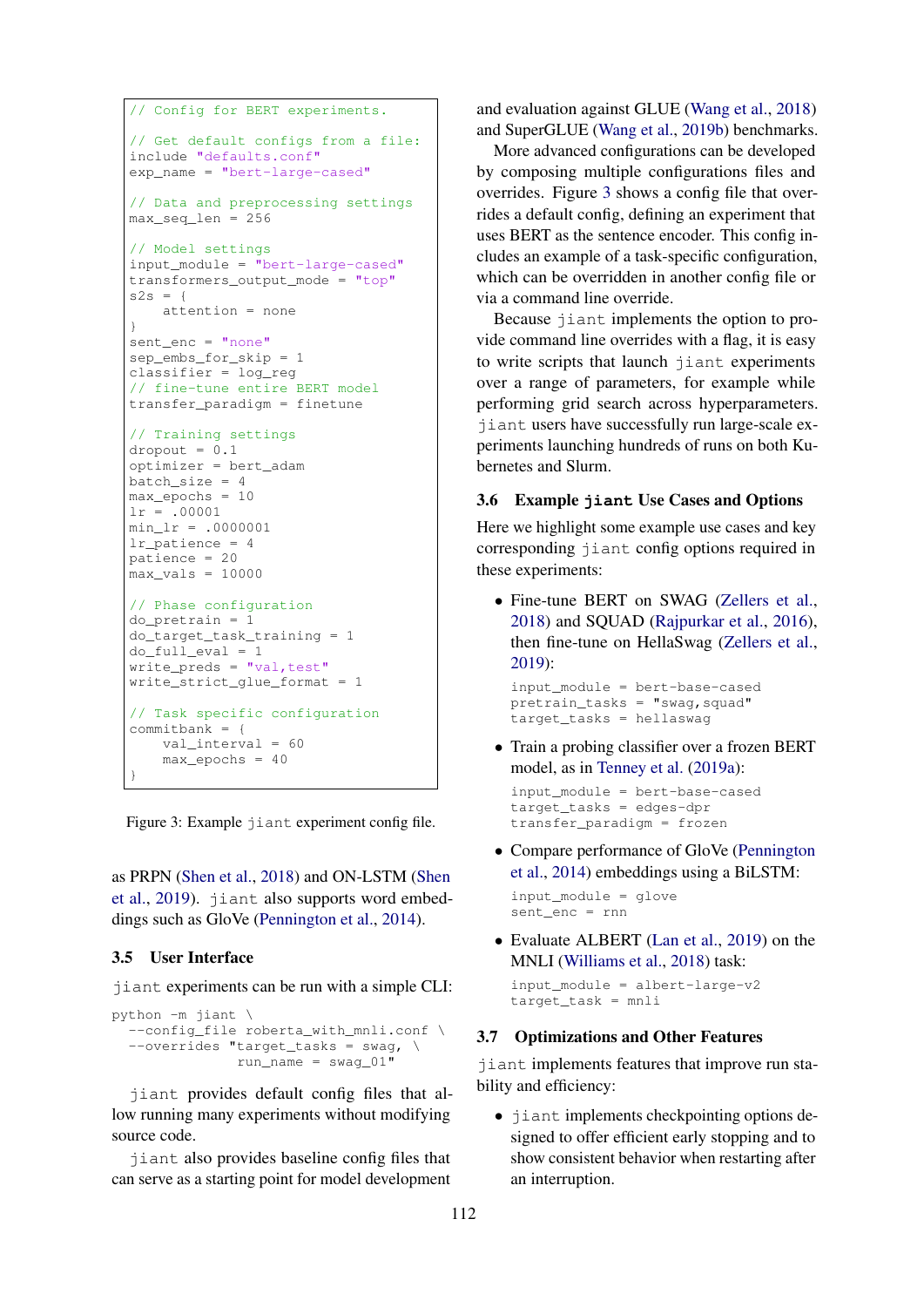- jiant caches preprocessed task data to speed up reuse across experiments which share common data resources and artifacts.
- jiant implements gradient accumulation and multi-GPU, which enables training on larger batches than can fit in memory for a single GPU.
- jiant supports outputting predictions in a format ready for GLUE and SuperGLUE benchmark submission.
- jiant generates custom log files that capture experimental configurations, training and evaluation metrics, and relevant run-time information.
- jiant generates TensorBoard event files [\(Abadi et al.,](#page-5-4) [2015\)](#page-5-4) for training and evaluation metric tracking. TensorBoard event files can be visualized using the TensorBoard Scalars Dashboard.

# 3.8 Extensibility

jiant's design offers conveniences that reduce the need to modify code when making changes:

- jiant's task registry makes it easy to define a new version of an existing task using different data. Once the new task is defined in the task registry, the task is available as an option in jiant's config.
- jiant's sentence encoder and task output head abstractions allow for easy support of new sentence encoders.

In use cases requiring the introduction of a new task, users can use class inheritance to build on a number of available parent task types including classification, tagging, span prediction, span classification, sequence generation, regression, ranking, and multiple choice task classes. For these task types, corresponding task-specific output heads are already implemented.

More than 30 researchers and developers from more than 5 institutions have contributed code to the jiant project.<sup>[6](#page-4-0)</sup> jiant's maintainers welcome pull requests that introduce new tasks or sentence encoder components, and pull request are

actively reviewed. The jiant repository's continuous integration system requires that all pull requests pass unit and integration tests and meet Black<sup>[7](#page-4-1)</sup> code formatting requirements.

### 3.9 Limitations and Development Roadmap

While jiant is quite flexible in the pipelines that can be specified through configs, and some components are highly modular (e.g., tasks, sentence encoders, and output heads), modification of the pipeline code can be difficult. For example, training in more than two phases would require modifying the trainer code. $8$  Making multi-stage training configurations more flexible is on jiant's development roadmap.

jiant's development roadmap prioritizes adding support for new Transformer models, and adding tasks that are commonly used for pretraining and evaluation in NLU. Additionally, there are plans to make jiant's training phase configuration options more flexible to allow training in more than two phases, and to continue to refactor jiant's code to keep jiant flexible to track developments in NLU research.

## 4 Benchmark Experiments

To benchmark jiant, we perform a set of experiments that reproduce external results for single fine-tuning and transfer learning experiments. jiant has been benchmarked extensively in both published and ongoing work on a majority of the implemented tasks.

We benchmark single-task fine-tuning configurations using CommonsenseQA [\(Talmor et al.,](#page-7-5) [2019\)](#page-7-5) and SocialIQA [\(Sap et al.,](#page-7-4) [2019\)](#page-7-4). On CommonsenseQA with RoBERTa<sub>LARGE</sub>, jiant achieves an accuracy of 72.2, comparable to 72.1 reported by [Liu et al.](#page-6-14) [\(2019b\)](#page-6-14). On SocialIQA with BERTlarge, jiant achieves a dev set accuracy of 65.8, comparable to 66.0 reported in [Sap et al.](#page-7-4) [\(2019\)](#page-7-4).

Next, we benchmark jiant's transfer learning regime. We perform transfer experiments from MNLI to BoolQ with BERT-large. In this configuration [Clark et al.](#page-5-5) [\(2019\)](#page-5-5) demonstrated an accuracy improvement of 78.1 to 82.2 on the dev set, and jiant achieves an improvement of 78.1 to 80.3.

<span id="page-4-0"></span><sup>6</sup>[https://github.com/nyu-mll/jiant/](https://github.com/nyu-mll/jiant/graphs/contributors) [graphs/contributors](https://github.com/nyu-mll/jiant/graphs/contributors)

<span id="page-4-2"></span><span id="page-4-1"></span><sup>7</sup><https://github.com/psf/black>

<sup>&</sup>lt;sup>8</sup>While not supported by config options, training in more than two phases is possible by using jiant's checkpointing features to reload models for additional rounds of training.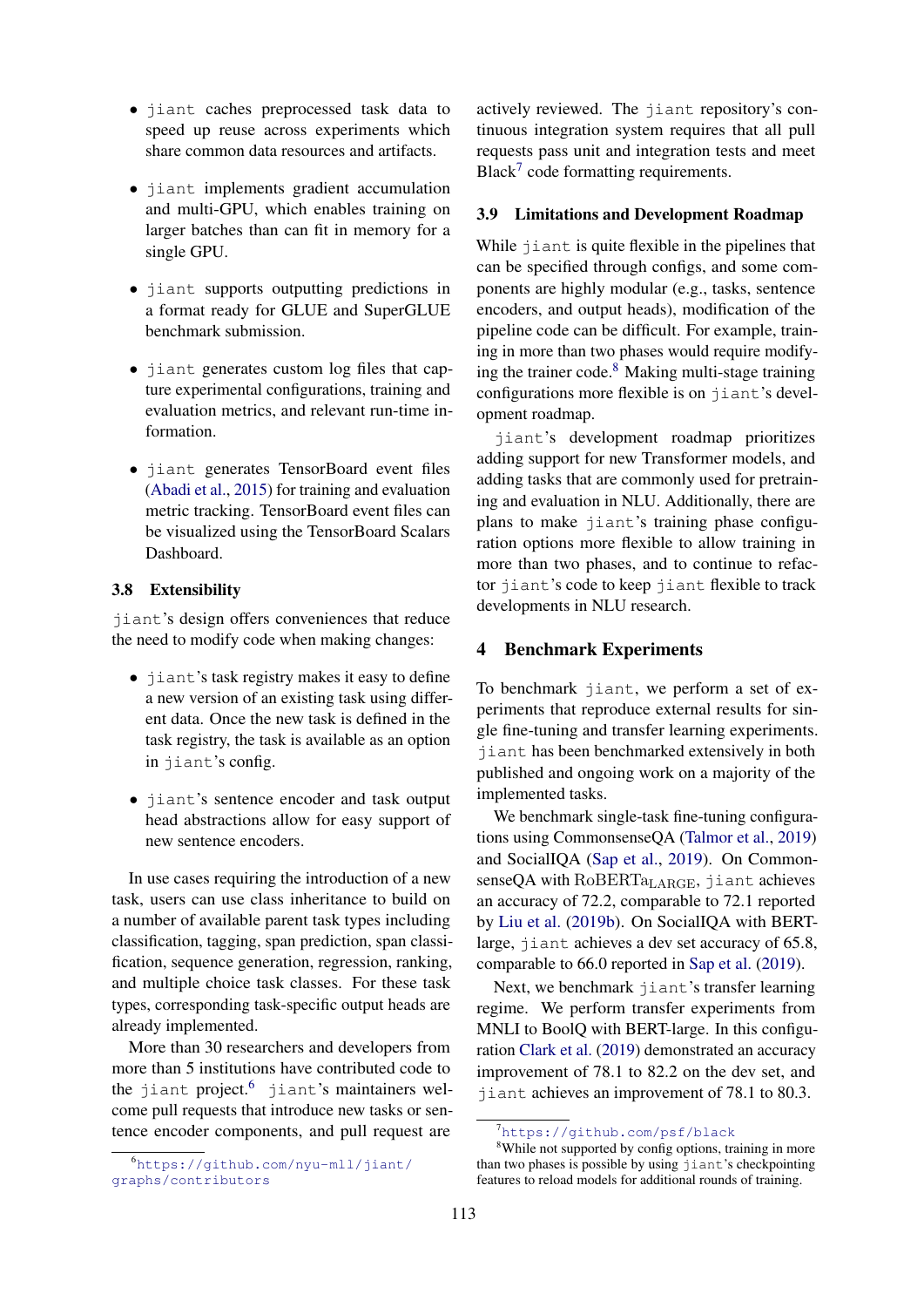## 5 Conclusion

jiant provides a configuration-driven interface for defining transfer learning and representation learning experiments using a bank of over 50 NLU tasks, cutting-edge sentence encoder models, and multi-task and multi-stage training procedures. Further, jiant is shown to be able to replicate published performance on various NLU tasks.

jiant's modular design of task and sentence encoder components make it possible for users to quickly and easily experiment with a large number of tasks, models, and parameter configurations, without editing source code. jiant's design also makes it easy to add new tasks, and jiant's architecture makes it convenient to extend jiant to support new sentence encoders.

jiant code is open source, and jiant invites contributors to open issues or submit pull request to the jiant project repository: [https://github.](https://github.com/nyu-mll/jiant) [com/nyu-mll/jiant](https://github.com/nyu-mll/jiant).

# Acknowledgments

Katherin Yu, Jan Hula, Patrick Xia, Raghu Pappagari, Shuning Jin, R. Thomas McCoy, Roma Patel, Yinghui Huang, Edouard Grave, Najoung Kim, Thibault Févry, Berlin Chen, Nikita Nangia, Anhad Mohananey, Katharina Kann, Shikha Bordia, Nicolas Patry, David Benton, and Ellie Pavlick have contributed substantial engineering assistance to the project.

The early development of jiant took at the 2018 Frederick Jelinek Memorial Summer Workshop on Speech and Language Technologies, and was supported by Johns Hopkins University with unrestricted gifts from Amazon, Facebook, Google, Microsoft and Mitsubishi Electric Research Laboratories.

Subsequent development was possible in part by a donation to NYU from Eric and Wendy Schmidt made by recommendation of the Schmidt Futures program, by support from Intuit Inc., and by support from Samsung Research under the project *Improving Deep Learning using Latent Structure*. We gratefully acknowledge the support of NVIDIA Corporation with the donation of a Titan V GPU used at NYU in this work. Alex Wang's work on the project is supported by the National Science Foundation Graduate Research Fellowship Program under Grant No. DGE 1342536. Any opinions, findings, and conclusions or recommendations expressed in this material are those of the

author(s) and do not necessarily reflect the views of the National Science Foundation. Yada Pruksachatkun's work on the project is supported in part by the Moore-Sloan Data Science Environment as part of the NYU Data Science Services initiative. Sam Bowman's work on jiant during Summer 2019 took place in his capacity as a visiting researcher at Google.

### References

- <span id="page-5-4"></span>Martín Abadi, Ashish Agarwal, Paul Barham, Eugene Brevdo, Zhifeng Chen, Craig Citro, Greg S. Corrado, Andy Davis, Jeffrey Dean, Matthieu Devin, Sanjay Ghemawat, Ian Goodfellow, Andrew Harp, Geoffrey Irving, Michael Isard, Yangqing Jia, Rafal Jozefowicz, Lukasz Kaiser, Manjunath Kudlur, Josh Levenberg, Dandelion Mané, Rajat Monga, Sherry Moore, Derek Murray, Chris Olah, Mike Schuster, Jonathon Shlens, Benoit Steiner, Ilya Sutskever, Kunal Talwar, Paul Tucker, Vincent Vanhoucke, Vijay Vasudevan, Fernanda Viegas, Oriol Vinyals, Pete Warden, Mar- ´ tin Wattenberg, Martin Wicke, Yuan Yu, and Xiaoqiang Zheng. 2015. [TensorFlow: Large-scale ma](https://www.tensorflow.org/)[chine learning on heterogeneous systems.](https://www.tensorflow.org/) Software available from tensorflow.org.
- <span id="page-5-2"></span>Rich Caruana. 1993. Multitask learning: A knowledgebased source of inductive bias. In *ICML*.
- <span id="page-5-5"></span>Christopher Clark, Kenton Lee, Ming-Wei Chang, Tom Kwiatkowski, Michael Collins, and Kristina Toutanova. 2019. [BoolQ: Exploring the surprising](https://doi.org/10.18653/v1/N19-1300) [difficulty of natural yes/no questions.](https://doi.org/10.18653/v1/N19-1300) In *Proceedings of the 2019 Conference of the North American Chapter of the Association for Computational Linguistics: Human Language Technologies, Volume 1 (Long and Short Papers)*, pages 2924–2936, Minneapolis, Minnesota. Association for Computational Linguistics.
- <span id="page-5-0"></span>Alexis Conneau and Douwe Kiela. 2018. [SentEval:](https://www.aclweb.org/anthology/L18-1269) [An evaluation toolkit for universal sentence repre](https://www.aclweb.org/anthology/L18-1269)[sentations.](https://www.aclweb.org/anthology/L18-1269) In *Proceedings of the Eleventh International Conference on Language Resources and Evaluation (LREC-2018)*, Miyazaki, Japan. European Languages Resources Association (ELRA).
- <span id="page-5-3"></span>Alexis Conneau and Guillaume Lample. 2019. [Cross](http://papers.nips.cc/paper/8928-cross-lingual-language-model-pretraining.pdf)[lingual language model pretraining.](http://papers.nips.cc/paper/8928-cross-lingual-language-model-pretraining.pdf) In *Advances in Neural Information Processing Systems 32*, pages 7057–7067.
- <span id="page-5-1"></span>Jacob Devlin, Ming-Wei Chang, Kenton Lee, and Kristina Toutanova. 2019. [BERT: Pre-training of](https://doi.org/10.18653/v1/N19-1423) [deep bidirectional transformers for language under](https://doi.org/10.18653/v1/N19-1423)[standing.](https://doi.org/10.18653/v1/N19-1423) In *Proceedings of the 2019 Conference of the North American Chapter of the Association for Computational Linguistics: Human Language Technologies, Volume 1 (Long and Short Papers)*, pages 4171–4186, Minneapolis, Minnesota. Association for Computational Linguistics.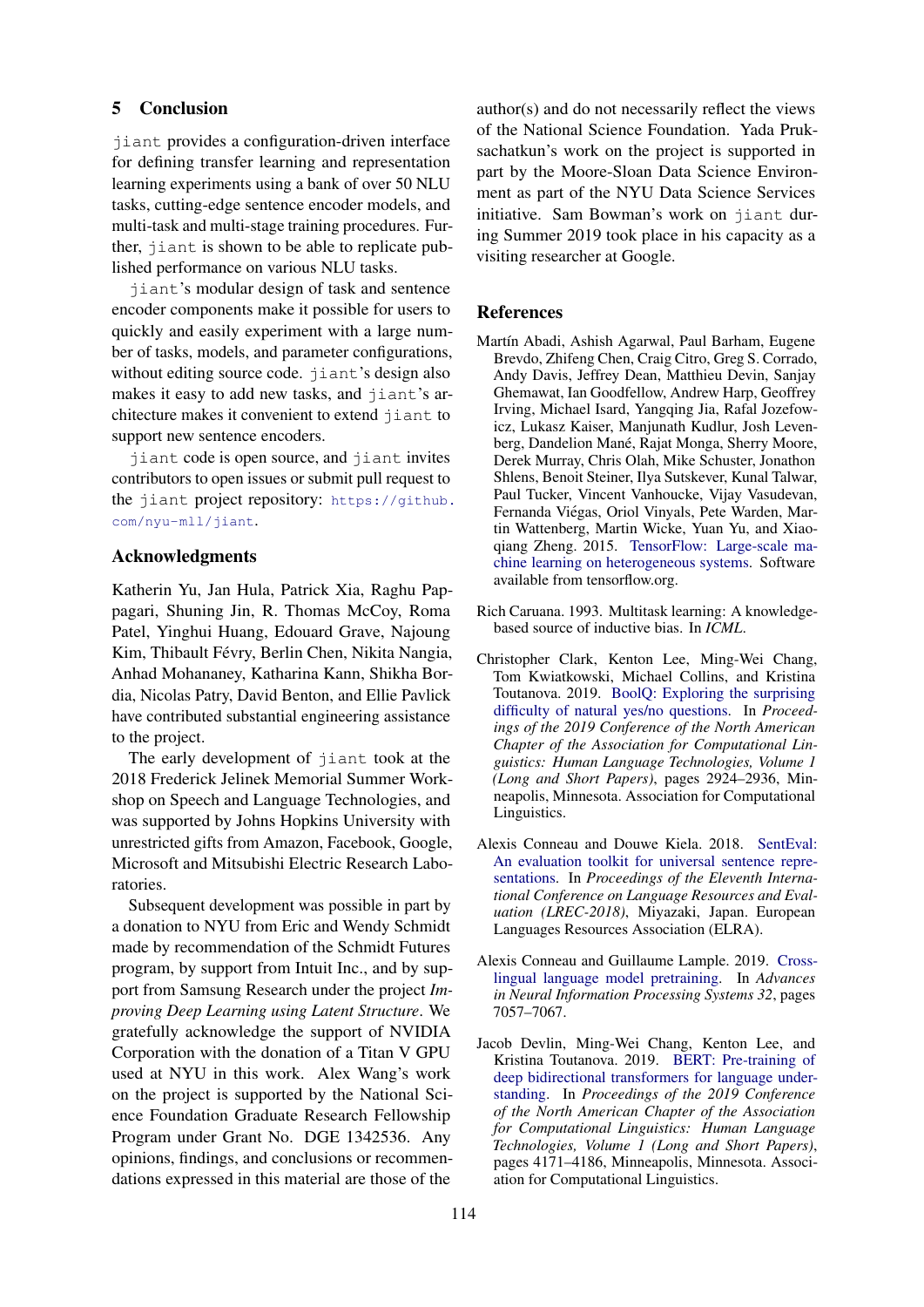- <span id="page-6-0"></span>Matt Gardner, Joel Grus, Mark Neumann, Oyvind Tafjord, Pradeep Dasigi, Nelson F. Liu, Matthew Peters, Michael Schmitz, and Luke S. Zettlemoyer. 2017. [AllenNLP: A deep semantic natural language](https://arxiv.org/abs/1803.07640) [processing platform.](https://arxiv.org/abs/1803.07640) Unpublished manuscript available on arXiv.
- <span id="page-6-3"></span>John Hewitt and Christopher D. Manning. 2019. [A](https://doi.org/10.18653/v1/N19-1419) [structural probe for finding syntax in word repre](https://doi.org/10.18653/v1/N19-1419)[sentations.](https://doi.org/10.18653/v1/N19-1419) In *Proceedings of the 2019 Conference of the North American Chapter of the Association for Computational Linguistics: Human Language Technologies, Volume 1 (Long and Short Papers)*, pages 4129–4138, Minneapolis, Minnesota. Association for Computational Linguistics.
- <span id="page-6-16"></span>Sepp Hochreiter and Jürgen Schmidhuber. 1997. Long short-term memory. *Neural computation*, 9(8):1735–1780.
- <span id="page-6-1"></span>Julia Hockenmaier and Mark Steedman. 2007. [CCG](https://doi.org/10.1162/coli.2007.33.3.355)[bank: A corpus of CCG derivations and dependency](https://doi.org/10.1162/coli.2007.33.3.355) [structures extracted from the Penn treebank.](https://doi.org/10.1162/coli.2007.33.3.355) *Computational Linguistics*, 33(3):355–396.
- <span id="page-6-17"></span>Mohit Iyyer, Varun Manjunatha, Jordan Boyd-Graber, and Hal Daumé III. 2015. [Deep unordered compo](https://doi.org/10.3115/v1/P15-1162)[sition rivals syntactic methods for text classification.](https://doi.org/10.3115/v1/P15-1162) In *Proceedings of the 53rd Annual Meeting of the Association for Computational Linguistics and the 7th International Joint Conference on Natural Language Processing (Volume 1: Long Papers)*, pages 1681–1691, Beijing, China. Association for Computational Linguistics.
- <span id="page-6-4"></span>Ganesh Jawahar, Benoît Sagot, and Djamé Seddah. 2019. [What does BERT learn about the structure](https://doi.org/10.18653/v1/P19-1356) [of language?](https://doi.org/10.18653/v1/P19-1356) In *Proceedings of the 57th Annual Meeting of the Association for Computational Linguistics*, pages 3651–3657, Florence, Italy. Association for Computational Linguistics.
- <span id="page-6-6"></span>Najoung Kim, Roma Patel, Adam Poliak, Patrick Xia, Alex Wang, Tom McCoy, Ian Tenney, Alexis Ross, Tal Linzen, Benjamin Van Durme, Samuel R. Bowman, and Ellie Pavlick. 2019. [Probing what dif](https://doi.org/10.18653/v1/S19-1026)[ferent NLP tasks teach machines about function](https://doi.org/10.18653/v1/S19-1026) [word comprehension.](https://doi.org/10.18653/v1/S19-1026) In *Proceedings of the Eighth Joint Conference on Lexical and Computational Semantics (\*SEM 2019)*, pages 235–249, Minneapolis, Minnesota. Association for Computational Linguistics.
- <span id="page-6-15"></span>Zhenzhong Lan, Mingda Chen, Sebastian Goodman, Kevin Gimpel, Piyush Sharma, and Radu Soricut. 2019. [ALBERT: A lite BERT for self-supervised](http://arxiv.org/abs/1909.11942) [learning of language representations.](http://arxiv.org/abs/1909.11942)
- <span id="page-6-11"></span>Hector J. Levesque, Ernest Davis, and Leora Morgenstern. 2012. [The Winograd schema challenge.](http://dl.acm.org/citation.cfm?id=3031843.3031909) In *Proceedings of the Thirteenth International Conference on Principles of Knowledge Representation and Reasoning*, KR'12, pages 552–561. AAAI Press.
- <span id="page-6-10"></span>lightbend. 2011. HOCON (human-optimized config object notation). [https://github.com/](https://github.com/lightbend/config/blob/master/HOCON.md) [lightbend/config/blob/master/HOCON.md](https://github.com/lightbend/config/blob/master/HOCON.md).
- <span id="page-6-2"></span>Yongjie Lin, Yi Chern Tan, and Robert Frank. 2019. [Open sesame: Getting inside BERT's linguistic](https://doi.org/10.18653/v1/W19-4825) [knowledge.](https://doi.org/10.18653/v1/W19-4825) In *Proceedings of the 2019 ACL Workshop BlackboxNLP: Analyzing and Interpreting Neural Networks for NLP*, pages 241–253, Florence, Italy. Association for Computational Linguistics.
- <span id="page-6-7"></span>Xiaodong Liu, Pengcheng He, Weizhu Chen, and Jianfeng Gao. 2019a. [Multi-task deep neural networks](https://doi.org/10.18653/v1/P19-1441) [for natural language understanding.](https://doi.org/10.18653/v1/P19-1441) In *Proceedings of the 57th Annual Meeting of the Association for Computational Linguistics*, pages 4487–4496, Florence, Italy. Association for Computational Linguistics.
- <span id="page-6-14"></span>Yinhan Liu, Myle Ott, Naman Goyal, Jingfei Du, Mandar Joshi, Danqi Chen, Omer Levy, Mike Lewis, Luke Zettlemoyer, and Veselin Stoyanov. 2019b. [RoBERTa: A robustly optimized BERT pretraining](http://arxiv.org/abs/1907.11692) [approach.](http://arxiv.org/abs/1907.11692)

<span id="page-6-9"></span>Open Source Initiative. 2020. [The MIT License.](https://opensource.org/licenses/MIT)

- <span id="page-6-8"></span>Adam Paszke, Sam Gross, Francisco Massa, Adam Lerer, James Bradbury, Gregory Chanan, Trevor Killeen, Zeming Lin, Natalia Gimelshein, Luca Antiga, Alban Desmaison, Andreas Kopf, Edward Yang, Zachary DeVito, Martin Raison, Alykhan Tejani, Sasank Chilamkurthy, Benoit Steiner, Lu Fang, Junjie Bai, and Soumith Chintala. 2019. [Py-](http://papers.neurips.cc/paper/9015-pytorch-an-imperative-style-high-performance-deep-learning-library.pdf)[Torch: An imperative style, high-performance deep](http://papers.neurips.cc/paper/9015-pytorch-an-imperative-style-high-performance-deep-learning-library.pdf) [learning library.](http://papers.neurips.cc/paper/9015-pytorch-an-imperative-style-high-performance-deep-learning-library.pdf) In H. Wallach, H. Larochelle, A. Beygelzimer, F. d' Alché-Buc, E. Fox, and R. Garnett, editors, *Advances in Neural Information Processing Systems 32*, pages 8024–8035. Curran Associates, Inc.
- <span id="page-6-18"></span>Jeffrey Pennington, Richard Socher, and Christopher Manning. 2014. [Glove: Global vectors for word rep](https://doi.org/10.3115/v1/D14-1162)[resentation.](https://doi.org/10.3115/v1/D14-1162) In *Proceedings of the 2014 Conference on Empirical Methods in Natural Language Processing (EMNLP)*, pages 1532–1543, Doha, Qatar. Association for Computational Linguistics.
- <span id="page-6-12"></span>Matthew Peters, Mark Neumann, Mohit Iyyer, Matt Gardner, Christopher Clark, Kenton Lee, and Luke Zettlemoyer. 2018. [Deep contextualized word rep](https://doi.org/10.18653/v1/N18-1202)[resentations.](https://doi.org/10.18653/v1/N18-1202) In *Proceedings of the 2018 Conference of the North American Chapter of the Association for Computational Linguistics: Human Language Technologies, Volume 1 (Long Papers)*, pages 2227–2237, New Orleans, Louisiana. Association for Computational Linguistics.
- <span id="page-6-5"></span>Jason Phang, Thibault Févry, and Samuel R. Bowman. 2018. [Sentence Encoders on STILTs: Supplemen](http://arXiv.org/abs/1811.01088)[tary Training on Intermediate Labeled-data Tasks.](http://arXiv.org/abs/1811.01088) Unpublished manuscript available on arXiv.
- <span id="page-6-13"></span>Alec Radford. 2018. Improving language understanding by generative pre-training.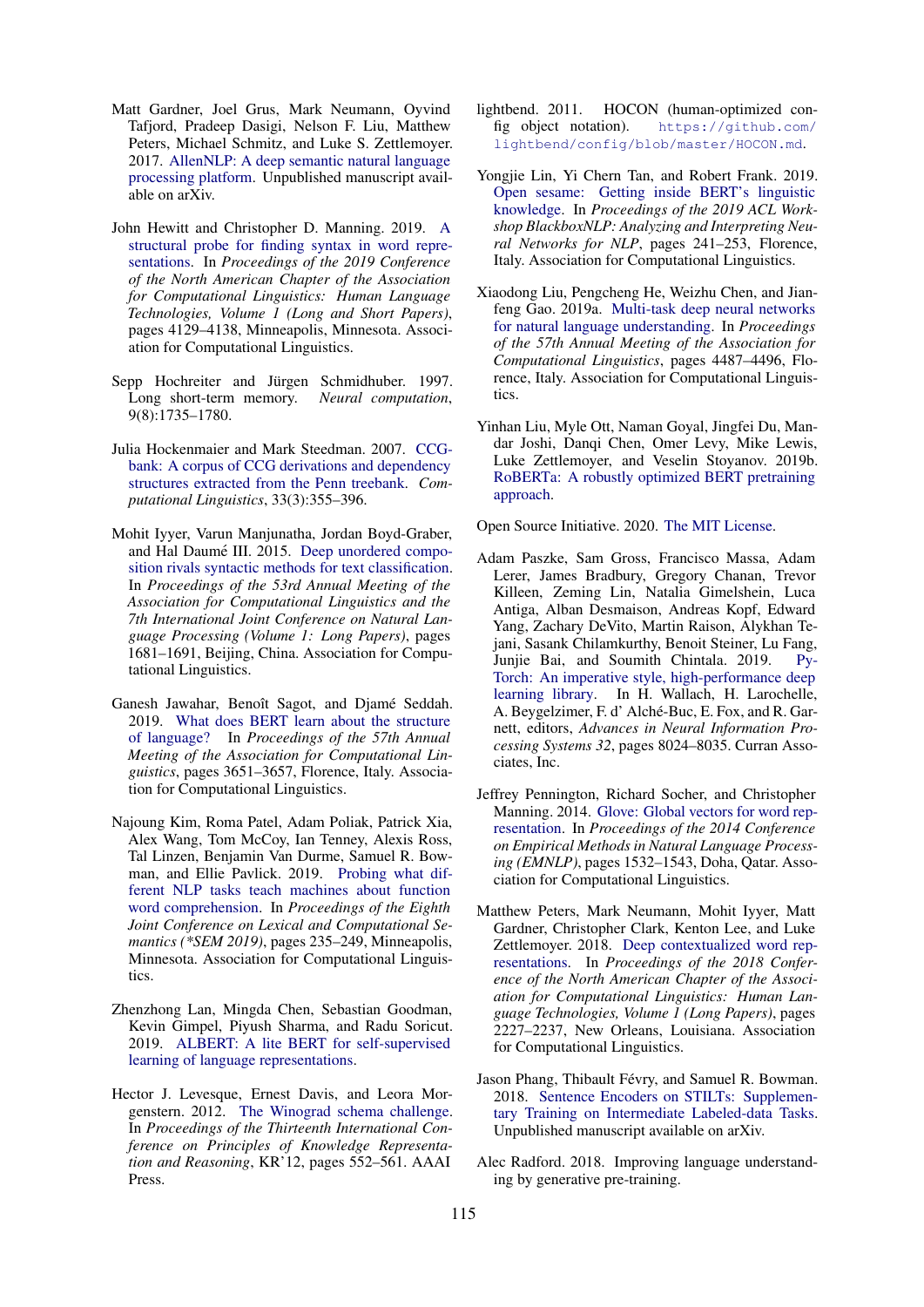- <span id="page-7-12"></span>Alec Radford, Jeff Wu, Rewon Child, David Luan, Dario Amodei, and Ilya Sutskever. 2019. Language models are unsupervised multitask learners.
- <span id="page-7-9"></span>Colin Raffel, Noam Shazeer, Adam Roberts, Katherine Lee, Sharan Narang, Michael Matena, Yanqi Zhou, Wei Li, and Peter J. Liu. 2019. [Exploring the limits](http://arXiv.org/abs/1910.10683) [of transfer learning with a unified text-to-text trans](http://arXiv.org/abs/1910.10683)[former.](http://arXiv.org/abs/1910.10683) Unpublished manuscript available on arXiv.
- <span id="page-7-11"></span>Pranav Rajpurkar, Jian Zhang, Konstantin Lopyrev, and Percy Liang. 2016. [SQuAD: 100,000+ questions for](https://doi.org/10.18653/v1/D16-1264) [machine comprehension of text.](https://doi.org/10.18653/v1/D16-1264) In *Proceedings of the 2016 Conference on Empirical Methods in Natural Language Processing*, pages 2383–2392, Austin, Texas. Association for Computational Linguistics.
- <span id="page-7-4"></span>Maarten Sap, Hannah Rashkin, Derek Chen, Ronan Le Bras, and Yejin Choi. 2019. [Social IQa: Com](https://doi.org/10.18653/v1/D19-1454)[monsense reasoning about social interactions.](https://doi.org/10.18653/v1/D19-1454) In *Proceedings of the 2019 Conference on Empirical Methods in Natural Language Processing and the 9th International Joint Conference on Natural Language Processing (EMNLP-IJCNLP)*, pages 4463– 4473, Hong Kong, China. Association for Computational Linguistics.
- <span id="page-7-14"></span>Yikang Shen, Zhouhan Lin, Chin-Wei Huang, and Aaron C. Courville. 2018. [Neural language model](https://openreview.net/forum?id=rkgOLb-0W)[ing by jointly learning syntax and lexicon.](https://openreview.net/forum?id=rkgOLb-0W) In *6th International Conference on Learning Representations, ICLR 2018, Vancouver, BC, Canada, April 30 - May 3, 2018, Conference Track Proceedings*.
- <span id="page-7-15"></span>Yikang Shen, Shawn Tan, Alessandro Sordoni, and Aaron C. Courville. 2019. [Ordered neurons: Inte](https://openreview.net/forum?id=B1l6qiR5F7)[grating tree structures into recurrent neural networks.](https://openreview.net/forum?id=B1l6qiR5F7) In *7th International Conference on Learning Representations, ICLR 2019, New Orleans, LA, USA, May 6-9, 2019*.
- <span id="page-7-5"></span>Alon Talmor, Jonathan Herzig, Nicholas Lourie, and Jonathan Berant. 2019. [CommonsenseQA: A ques](https://doi.org/10.18653/v1/N19-1421)[tion answering challenge targeting commonsense](https://doi.org/10.18653/v1/N19-1421) [knowledge.](https://doi.org/10.18653/v1/N19-1421) In *Proceedings of the 2019 Conference of the North American Chapter of the Association for Computational Linguistics: Human Language Technologies, Volume 1 (Long and Short Papers)*, pages 4149–4158, Minneapolis, Minnesota. Association for Computational Linguistics.
- <span id="page-7-6"></span>Ian Tenney, Dipanjan Das, and Ellie Pavlick. 2019a. [BERT rediscovers the classical NLP pipeline.](https://doi.org/10.18653/v1/P19-1452) In *Proceedings of the 57th Annual Meeting of the Association for Computational Linguistics*, pages 4593– 4601, Florence, Italy. Association for Computational Linguistics.
- <span id="page-7-3"></span>Ian Tenney, Patrick Xia, Berlin Chen, Alex Wang, Adam Poliak, R. Thomas McCoy, Najoung Kim, Benjamin Van Durme, Samuel R. Bowman, Dipanjan Das, and Ellie Pavlick. 2019b. [What do you](https://openreview.net/forum?id=SJzSgnRcKX) [learn from context? probing for sentence structure](https://openreview.net/forum?id=SJzSgnRcKX) [in contextualized word representations.](https://openreview.net/forum?id=SJzSgnRcKX) In *7th International Conference on Learning Representations, ICLR 2019, New Orleans, LA, USA, May 6-9, 2019*.
- <span id="page-7-8"></span>Alex Wang, Jan Hula, Patrick Xia, Raghavendra Pappagari, R. Thomas McCoy, Roma Patel, Najoung Kim, Ian Tenney, Yinghui Huang, Katherin Yu, Shuning Jin, Berlin Chen, Benjamin Van Durme, Edouard Grave, Ellie Pavlick, and Samuel R. Bowman. 2019a. [Can you tell me how to get past sesame](https://doi.org/10.18653/v1/P19-1439) [street? sentence-level pretraining beyond language](https://doi.org/10.18653/v1/P19-1439) [modeling.](https://doi.org/10.18653/v1/P19-1439) In *Proceedings of the 57th Annual Meeting of the Association for Computational Linguistics*, pages 4465–4476, Florence, Italy. Association for Computational Linguistics.
- <span id="page-7-2"></span>Alex Wang, Yada Pruksachatkun, Nikita Nangia, Amanpreet Singh, Julian Michael, Felix Hill, Omer Levy, and Samuel Bowman. 2019b. [SuperGLUE:](http://papers.nips.cc/paper/8589-superglue-a-stickier-benchmark-for-general-purpose-language-understanding-systems.pdf) [A stickier benchmark for general-purpose language](http://papers.nips.cc/paper/8589-superglue-a-stickier-benchmark-for-general-purpose-language-understanding-systems.pdf) [understanding systems.](http://papers.nips.cc/paper/8589-superglue-a-stickier-benchmark-for-general-purpose-language-understanding-systems.pdf) In *Advances in Neural Information Processing Systems 32*, pages 3261–3275.
- <span id="page-7-1"></span>Alex Wang, Amanpreet Singh, Julian Michael, Felix Hill, Omer Levy, and Samuel Bowman. 2018. [GLUE: A multi-task benchmark and analysis plat](https://doi.org/10.18653/v1/W18-5446)[form for natural language understanding.](https://doi.org/10.18653/v1/W18-5446) In *Proceedings of the 2018 EMNLP Workshop BlackboxNLP: Analyzing and Interpreting Neural Networks for NLP*, pages 353–355, Brussels, Belgium. Association for Computational Linguistics.
- <span id="page-7-7"></span>Alex Warstadt, Yu Cao, Ioana Grosu, Wei Peng, Hagen Blix, Yining Nie, Anna Alsop, Shikha Bordia, Haokun Liu, Alicia Parrish, Sheng-Fu Wang, Jason Phang, Anhad Mohananey, Phu Mon Htut, Paloma Jeretic, and Samuel R. Bowman. 2019. [Investi](https://doi.org/10.18653/v1/D19-1286)[gating BERT's knowledge of language: Five anal](https://doi.org/10.18653/v1/D19-1286)[ysis methods with NPIs.](https://doi.org/10.18653/v1/D19-1286) In *Proceedings of the 2019 Conference on Empirical Methods in Natural Language Processing and the 9th International Joint Conference on Natural Language Processing (EMNLP-IJCNLP)*, pages 2870–2880, Hong Kong, China. Association for Computational Linguistics.
- <span id="page-7-10"></span>Adina Williams, Nikita Nangia, and Samuel Bowman. 2018. [A broad-coverage challenge corpus for sen](http://aclweb.org/anthology/N18-1101)[tence understanding through inference.](http://aclweb.org/anthology/N18-1101) In *Proceedings of the 2018 Conference of the North American Chapter of the Association for Computational Linguistics: Human Language Technologies, Volume 1 (Long Papers)*, pages 1112–1122. Association for Computational Linguistics.
- <span id="page-7-0"></span>Thomas Wolf, Lysandre Debut, Victor Sanh, Julien Chaumond, Clement Delangue, Anthony Moi, Pierric Cistac, Tim Rault, R'emi Louf, Morgan Funtowicz, and Jamie Brew. 2019. [Huggingface's trans](https://arxiv.org/abs/1910.03771)[formers: State-of-the-art natural language process](https://arxiv.org/abs/1910.03771)[ing.](https://arxiv.org/abs/1910.03771) Unpublished manuscript available on arXiv.
- <span id="page-7-13"></span>Zhilin Yang, Zihang Dai, Yiming Yang, Jaime Carbonell, Russ R Salakhutdinov, and Quoc V Le. 2019. [XLNet: Generalized autoregressive pretraining for](http://papers.nips.cc/paper/8812-xlnet-generalized-autoregressive-pretraining-for-language-understanding.pdf) [language understanding.](http://papers.nips.cc/paper/8812-xlnet-generalized-autoregressive-pretraining-for-language-understanding.pdf) In *Advances in Neural Information Processing Systems 32*, pages 5754–5764.
- <span id="page-7-16"></span>Rowan Zellers, Yonatan Bisk, Roy Schwartz, and Yejin Choi. 2018. [SWAG: A large-scale adversar](https://doi.org/10.18653/v1/D18-1009)[ial dataset for grounded commonsense inference.](https://doi.org/10.18653/v1/D18-1009) In